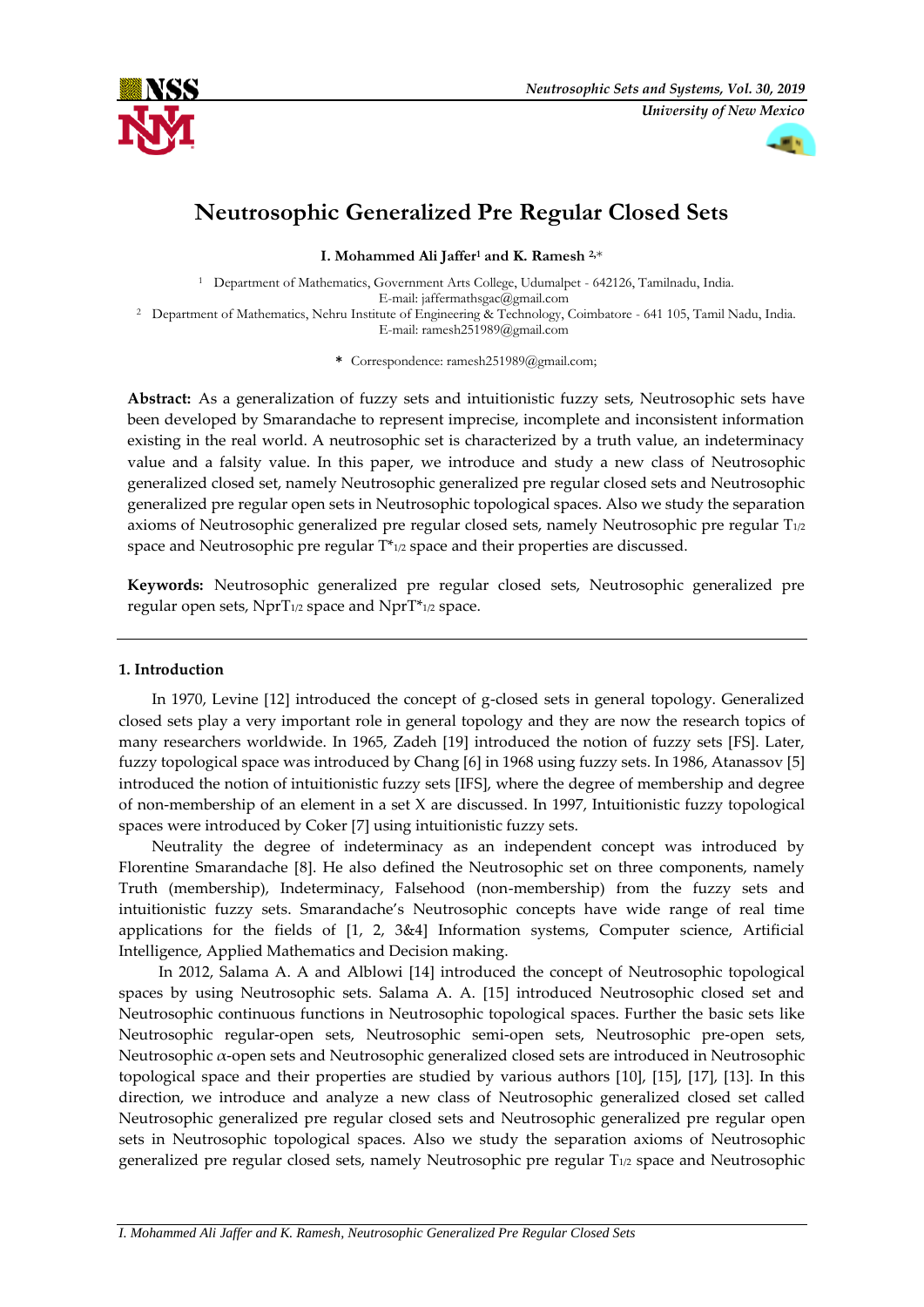pre regular T\*1/2 space in Neutrosophic topological spaces. Many examples are given to justify the results.

### **2. Preliminaries**

We recall some basic definitions that are used in the sequel.

*Definition 2.1:* [14] Let X be a non-empty fixed set. A Neutrosophic set (NS for short) A in X is an object having the form  $A = \{ \langle x, \mu_A(x), \sigma_A(x), \nu_A(x) \rangle : x \in X \}$  where the functions  $\mu_A(x), \sigma_A(x)$  and  $\nu_A(x)$ represent the degree of membership, degree of indeterminacy and the degree of non-membership respectively of each element  $x \in X$  to the set A.

*Remark* 2.2: [14] A Neutrosophic set A = { $(x, \mu_A(x), \sigma_A(x), \nu_A(x))$ :  $x \in X$ } can be identified to an ordered triple A =  $(x, μ_A(x), σ_A(x), ν_A(x))$  in non-standard unit interval 1<sup>-0</sup>, 1<sup>+</sup> [on X.

*Remark* 2.3: [14] For the sake of simplicity, we shall use the symbol  $A = \langle \mu_A, \sigma_A, \nu_A \rangle$  for the neutrosophic set A = { $(x, \mu_A(x), \sigma_A(x), \nu_A(x))$ : x ∈ X}.

*Example 2.4:* [14] Every IFS A is a non-empty set in X is obviously on NS having the form A = { $(x, \mu A(x), 1 - (\mu A(x) + \nu A(x)), \nu A(x))$ :  $x \in X$ }. Since our main purpose is to construct the tools for developing Neutrosophic set and Neutrosophic topology, we must introduce the NS  $0<sub>N</sub>$  and  $1<sub>N</sub>$  in X as follows:

 $0<sub>N</sub>$  may be defined as:  $(0<sub>1</sub>)$   $0<sub>N</sub> = \{(x, 0, 0, 1): x \in X\}$  $(0_2)$   $0_N = \{(x, 0, 1, 1): x \in X\}$  $(0<sub>3</sub>)$   $0<sub>N</sub> = \{(x, 0, 1, 0): x \in X\}$  $(0<sub>4</sub>)$   $0<sub>N</sub> = \{(x, 0, 0, 0): x \in X\}$ 1<sup>N</sup> may be defined as:  $(1_1) 1_N = \{(x, 1, 0, 0): x \in X\}$  $(1_2) 1_N = \{(x, 1, 0, 1): x \in X\}$ (13)  $1_N = \{(x, 1, 1, 0): x \in X\}$  $(14)$  1<sub>N</sub> = { $(x, 1, 1, 1)$ :  $x \in X$ }

*Definition* 2.5: [14] Let  $A = \langle \mu_A, \sigma_A, \nu_A \rangle$  be a NS on X, then the complement of the set A [C(A) for short] may be defined as three kind of complements: (C<sub>1</sub>)  $C(A) = \{(x, 1-\mu A(x), 1-\sigma A(x), 1-\nu A(x)) : x \in X \}$ (C<sub>2</sub>)  $C(A) = \{(x, v_A(x), \sigma_A(x), \mu_A(x)) : x \in X\}$ (C<sub>3</sub>) C(A) = { $(x, ν_A(x), 1-σ_A(x), μ_A(x))$ : x ∈ X}

*Definition* 2.6: [14] Let X be a non-empty set and Neutrosophic sets A and B in the form  $A = \{ \langle x, \rangle \}$  $\mu(A(x), \sigma_A(x), \nu_A(x))$ :  $x \in X$ } and  $B = \{(x, \mu_B(x), \sigma_B(x), \nu_B(x))$ :  $x \in X\}$ . Then we may consider two possible definitions for subsets  $(A \subseteq B)$ .

(1)  $A \subseteq B \Leftrightarrow \mu_A(x) \le \mu_B(x)$ ,  $\sigma_A(x) \le \sigma_B(x)$  and  $\mu_A(x) \ge \mu_B(x)$   $\forall x \in X$ (2)  $A \subseteq B \Leftrightarrow \mu_A(x) \le \mu_B(x)$ ,  $\sigma_A(x) \ge \sigma_B(x)$  and  $\mu_A(x) \ge \mu_B(x)$   $\forall x \in X$ 

*Proposition 2.7:* [14] For any Neutrosophic set A, the following conditions hold:  $0_N \subseteq A$ ,  $0_N \subseteq 0_N$  $A \subseteq 1_N$ ,  $1_N \subseteq 1_N$ 

*Definition2.8:* [14] Let X be a non-empty set and  $A = \{ \langle x, \mu_A(x), \sigma_A(x), \nu_A(x) \rangle : x \in X \}$ ,  $B = \{ \langle x, \mu_B(x), \sigma_A(x), \nu_A(x) \rangle : x \in X \}$  $\sigma$ B(x), νB(x)): x ∈ X} are NSs. Then A $\cap$ B may be defined as: (I<sub>1</sub>)  $A \cap B = \langle x, \mu_A(x) \land \mu_B(x), \sigma_A(x) \land \sigma_B(x) \rangle$  and  $v_A(x) \lor v_B(x)$ (I<sub>2</sub>)  $A \cap B = \langle x, \mu_A(x) \wedge \mu_B(x), \sigma_A(x) \vee \sigma_B(x) \rangle$  and  $v_A(x) \vee v_B(x)$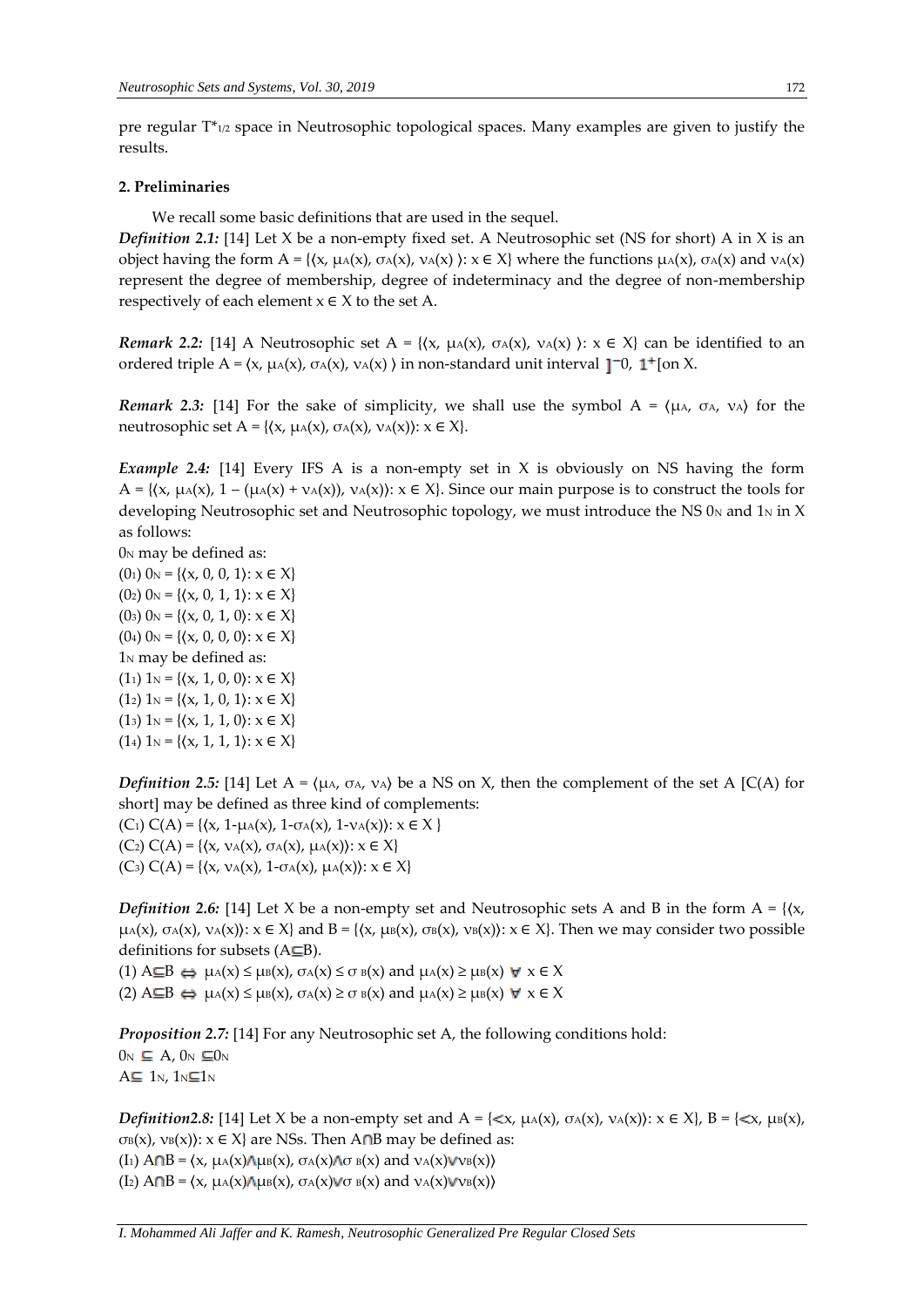$A \cup B$  may be defined as:

(U<sub>1</sub>)  $A \cup B = \langle x, \mu_A(x) \vee \mu_B(x), \sigma_A(x) \vee \sigma_B(x) \rangle$  and  $v_A(x) \wedge v_B(x)$ (U<sub>2</sub>)  $A \cup B = \langle x, \mu_A(x) \vee \mu_B(x), \sigma_A(x) \wedge \sigma_B(x) \rangle$  and  $v_A(x) \wedge v_B(x)$ 

We can easily generalize the operations of intersection and union in Definition 2.8., to arbitrary family of NSs as follows:

*Definition* 2.9: [14] Let {Aj:  $j \in J$ } be an arbitrary family of NSs in X, then

Aj may be defined as:

(i)  $\bigcap A_j = \langle x, \bigcap_{j \in J} \mu_{A_j}(x), \bigcap_{j \in J} \sigma_{A_j}(x), \bigcup_{j \in J} \nu_{A_j}(x) \rangle$ 

(ii)  $\bigcap A_j = \langle x, \bigcap_{j \in J} \mu_{Aj}(x), \bigcup_{j \in J} \sigma_{Aj}(x), \bigcup_{j \in J} \nu_{Aj}(x) \rangle$ 

Aj may be defined as:

(i)  $UA_j = \langle x, v_{j \in J} \mu_{Aj}(x), v_{j \in J} \sigma_{Aj}(x), \Lambda_{j \in J} v_{Aj}(x) \rangle$ 

(ii)  $UA_j = \langle x, v_{j \in J} \mu_{Aj}(x), v_{j \in J} \sigma_{Aj}(x), v_{j \in J} v_{Aj}(x) \rangle$ 

*Proposition 2.10:* [14] For all A and B are two Neutrosophic sets then the following conditions are true:

 $C(A \cap B) = C(A) \cup C(B)$ ;  $C(A \cup B) = C(A) \cap C(B)$ .

*Definition* 2.11: [14] A Neutrosophic topology [NT for short] is a non-empty set X is a family  $\tau$  of Neutrosophic subsets in X satisfying the following axioms:

 $(NT_1)$  0<sub>N</sub>, 1<sub>N</sub>  $\in \tau$ ,

(NT<sub>2</sub>)  $G_1 \cap G_2 \in \tau$  for any  $G_1$ ,  $G_2 \in \tau$ ,

(NT<sub>3</sub>) U  $G_i \in \tau$  for every  $\{G_i : i \in J\} \subseteq \tau$ .

Throughout this paper, the pair  $(X, \tau)$  is called a Neutrosophic topological space (NTS for short). The elements of  $\tau$  are called Neutrosophic open sets [NOS for short]. A complement C(A) of a NOS A in NTS  $(X, \tau)$  is called a Neutrosophic closed set [NCS for short] in X.

*Example* 2.12: [14] Any fuzzy topological space  $(X, \tau)$  in the sense of Chang is obviously a NTS in the form  $\tau = \{A: \mu A \in \tau\}$  wherever we identify a fuzzy set in X whose membership function is  $\mu A$  with its counterpart.

The following is an example of Neutrosophic topological space.

*Example* 2.13: [14] Let  $X = \{x\}$  and  $A = \{(x, 0.5, 0.5, 0.4): x \in X\}$ ,  $B = \{(x, 0.4, 0.6, 0.8): x \in X\}$ ,  $C = \{(x, 0.5, 0.4): x \in X\}$ 0.6, 0.4):  $x \in X$ , D = { $\{x, 0.4, 0.5, 0.8\}$ :  $x \in X$ }. Then the family  $\tau = \{0_N, A, B, C, D, 1_N\}$  of NSs in X is Neutrosophic topological space on X.

Now, we define the Neutrosophic closure and Neutrosophic interior operations in Neutrosophic topological spaces:

*Definition* 2.14: [14] Let  $(X, \tau)$  be NTS and  $A = \{(x, \mu_A(x), \sigma_A(x), \nu_A(x)) : x \in X\}$  be a NS in X. Then the Neutrosophic closure and Neutrosophic interior of A are defined by

 $NCI(A) = \bigcap\{K : K \text{ is a NCS in } X \text{ and } A \subseteq K\}$ 

 $NInt(A) = U(G : G \text{ is a NOS in } X \text{ and } G \subseteq A$ 

It can be also shown that  $NCI(A)$  is NCS and  $NInt(A)$  is a NOS in X.

- a) A is NOS if and only if  $A = NInt(A)$ ,
- b) A is NCS if and only if  $A = NCl(A)$ .

*Proposition* 2.15: [14] For any Neutrosophic set A is (X, τ) we have

*I. Mohammed Ali Jaffer and K. Ramesh, Neutrosophic Generalized Pre Regular Closed Sets*

- a)  $NCl(C(A)) = C(NInt(A)),$
- b)  $NInt(C(A)) = C(NCl(A)).$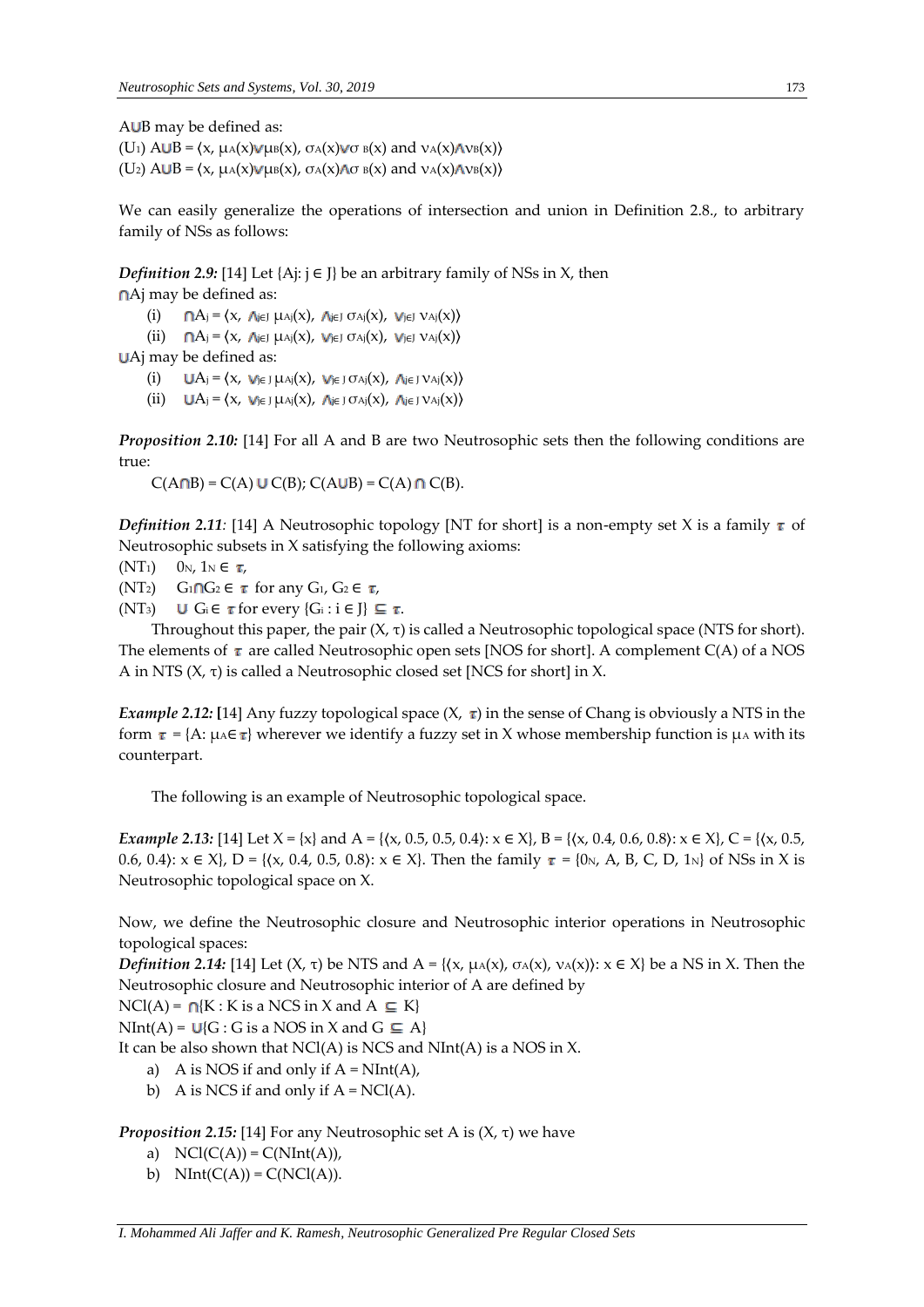*Proposition 2.16:* [14] Let (X, τ) be NTS and A, B be two Neutrosophic sets in X. Then the following properties are holds:

- a) NInt(A)  $\subseteq$  A,
- b)  $A \subseteq NC(A)$ ,
- c)  $A \subseteq B \Rightarrow NInt(A) \subseteq NInt(B),$
- d)  $A \subseteq B \Rightarrow NC(A) \subseteq NC(B)$ ,
- e)  $NInt(NInt(A)) = NInt(A),$
- f)  $NCl(NCl(A)) = NCl(A)$ ,
- g) NInt(A  $\cap$  B) = NInt(A)  $\cap$  NInt(B),
- h) NCl(A  $\cup$  B) = NCl(A)  $\cup$  NCl(B),
- i)  $NInt(0_N) = 0_N$ ,
- j)  $NInt(1_N) = 1_{N}$
- k)  $NCl(0_N) = 0_N$ ,
- 1)  $NCl(1_N) = 1_N$ ,
- m)  $A \subseteq B \Rightarrow C(A) \subseteq C(B)$ ,
- n) NCl(A  $\cap$  B)  $\subseteq$  NCl(A)  $\cap$  NCl(B),
- o) NInt(A  $\cup$  B)  $\supseteq$  NInt(A)  $\cup$  NInt(B).

*Definition* 2.17: [9] A NS A = { $(x, \mu A(x), \sigma A(x), \nu A(x))$ :  $x \in X$ } in a NTS  $(X, \tau)$  is said to be

- (i) Neutrosophic regular closed set (NRCS for short) if  $A = NCI(NInt(A))$ ,
- (ii) Neutrosophic regular open set (NROS for short) if  $A = NInt(NCl(A)),$
- (iii) Neutrosophic semi closed set (NSCS for short) if  $NInt(NCl(A)) \subseteq A$ ,
- (iv) Neutrosophic semi open set (NSOS for short) if  $A \subseteq NCI(NInt(A)),$
- (v) Neutrosophic pre closed set (NPCS for short) if  $NCl(NInt(A)) \subseteq A$ ,
- (vi) Neutrosophic pre open set (NPOS for short) if  $A \subseteq NInt(NCl(A)),$
- (vii) Neutrosophic  $\alpha$  closed set (NSCS for short) if NCl(NInt(NCl(A)))  $\subseteq$  A,
- (viii) Neutrosophic  $\alpha$  open set (NSOS for short) if  $A \subseteq NInt(NCl(NInt(A))).$

*Definition* 2.18: [18] Let  $(X, \tau)$  be NTS and  $A = \{(x, \mu_A(x), \sigma_A(x), \nu_A(x)) : x \in X\}$  be a NS in X. Then the Neutrosophic pre closure and Neutrosophic pre interior of A are defined by

 $NPCl(A) = \bigcap \{K : K \text{ is a } NPCS \text{ in } X \text{ and } A \subseteq K\},\$  $NPht(A) = U{G : G is a NPOS in X and G \subseteq A}.$ 

*Definition* 2.18: [13] A NS A = { $(x, \mu A(x), \sigma A(x), \nu A(x))$ :  $x \in X$ } in a NTS  $(X, \tau)$  is said to be a Neutrosophic generalized closed set (NGCS for short) if NCl(A)  $\subseteq$  U whenever A  $\subseteq$  U and U is a NOS in  $(X, τ)$ . A NS A of a NTS  $(X, τ)$  is called a Neutrosophic generalized open set (NGOS for short) if  $C(A)$  is a NGCS in  $(X, τ)$ .

*Definition* 2.20: [11] A NS A = { $(x, \mu A(x), \sigma A(x), \nu A(x))$ :  $x \in X$ } in a NTS  $(X, \tau)$  is said to be a Neutrosophic  $\alpha$ - generalized closed set (N $\alpha$ GCS for short) if N $\alpha$ Cl(A)  $\subseteq U$  whenever A  $\subseteq U$ and U is a NOS in (X, τ). A NS A of a NTS (X, τ) is called a Neutrosophic  $\alpha$ - generalized open set (N $\alpha$ GOS for short) if C(A) is a N $\alpha$ GCS in (X,  $\tau$ ).

*Definition* 2.21: [16] A NS A = { $(x, \mu A(x), \sigma A(x), \nu A(x))$ :  $x \in X$ } in a NTS  $(X, \tau)$  is said to be a Neutrosophic  $\omega$  closed set (N $\omega$ CS for short) if NCl(A)  $\subseteq$  U whenever A  $\subseteq$  U and U is a NSOS in (X, τ). A NS A of a NTS (X, τ) is called a Neutrosophic  $ω$  open set (NωOS for short) if C(A) is a  $N$ ωCS in  $(X, τ)$ .

*Definition* 2.22: [9] A NS A = { $(x, \mu A(x), \sigma A(x), \nu A(x))$ :  $x \in X$ } in a NTS  $(X, \tau)$  is said to be a Neutrosophic regular generalized closed set (NRGCS for short) if NCl(A)  $\subseteq$  U whenever A  $\subseteq$  U and U is a NROS in  $(X, τ)$ . A NS A of a NTS  $(X, τ)$  is called a Neutrosophic regular generalized open set (NRGOS for short) if  $C(A)$  is a NRGCS in  $(X, τ)$ .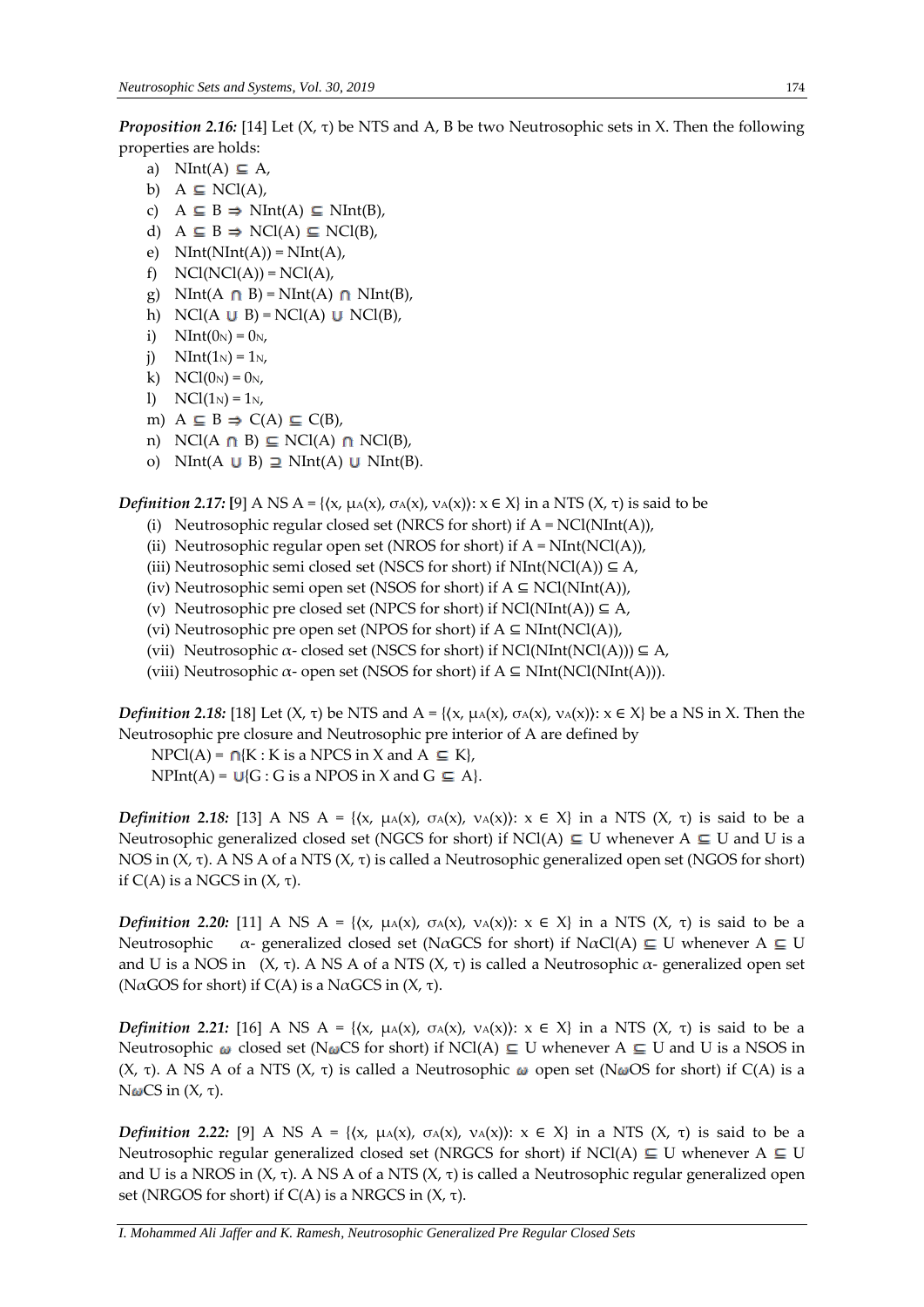*Definition* 2.23: [18] A NS A = { $(x, \mu A(x), \sigma A(x), \nu A(x))$ :  $x \in X$ } in a NTS  $(X, \tau)$  is said to be a Neutrosophic generalized pre closed set (NGPCS for short) if NPCl(A)  $\subseteq U$  whenever A  $\subseteq U$  and U is a NOS in  $(X, \tau)$ . A NS A of a NTS  $(X, \tau)$  is called a Neutrosophic generalized pre open set (NGPOS for short) if  $C(A)$  is a NGPCS in  $(X, \tau)$ .

*Definition* 2.24: [9] A NS A = { $(x, \mu A(x), \sigma A(x), \nu A(x))$ :  $x \in X$ } in a NTS  $(X, \tau)$  is said to be a Neutrosophic regular  $\alpha$  generalized closed set (NRaGCS for short) if NaCl(A)  $\subseteq$  U whenever A  $\subseteq$ U and U is a NROS in (X, τ). A NS A of a NTS (X, τ) is called a Neutrosophic regular  $\alpha$  generalized open set (NRαGOS for short) if  $C(A)$  is a NRGCS in (X, τ).

## **3. Neutrosophic Generalized Pre Regular Closed Sets**

In this section we introduce Neutrosophic generalized pre regular closed sets in the Neutrosophic topological space and study some of their properties.

*Definition* 3.1: A NS A in a NTS  $(X, \tau)$  is said to be a Neutrosophic generalized pre regular closed set (NGPRCS for short) if NPCl(A)  $\subseteq$  U whenever A  $\subseteq$  U and U is a NROS in (X,  $\tau$ ). The family of all NGPRCSs of a NTS $(X, \tau)$  is denoted by NGPRC $(X)$ .

*Example* 3.2: Let  $X = \{a, b\}$  and  $\tau = \{0, v, U, V, 1, w\}$  where  $U = \{(0.5, 0.3, 0.6), (0.4, 0.4, 0.7)\}$  and V =  $($ (0.7, 0.5, 0.3), (0.7, 0.5, 0.2)). Then  $(X, τ)$  is a Neutrosophic topological space. Here the NS A=  $\langle (0.2, 0.1, 0.7), (0.4, 0.4, 0.7) \rangle$  is a NGPRCS in  $(X, \tau)$ . Since A  $\subseteq U$  and U is a NROS, we have NPCl(A)  $= A \subseteq U$ .

*Theorem* 3.3: Every NCS in  $(X, τ)$  is a NGPRCS in  $(X, τ)$  but not conversely.

*Proof:* Let U be a NROS in  $(X, \tau)$  such that  $A \subseteq U$ . Since A is NCS in  $(X, \tau)$ , we have NCl  $(A) = A$ . Therefore NPCl(A)  $\subseteq$  NCl (A) = A  $\subseteq$  U, by hypothesis. Hence A is a NGPRCS in  $(X, \tau)$ .

*Example* 3.4: In Example 3.2., the NS A= A=  $\langle (0.2, 0.1, 0.7), (0.4, 0.4, 0.7) \rangle$  is a NGPRCS but not NCS in (X, τ).

*Theorem* 3.5: Every NαCS in  $(X, \tau)$  is an NGPRCS in  $(X, \tau)$  but not conversely.

*Proof:* Let U be a NROS in  $(X, \tau)$  such that  $A \subseteq U$ . Since A is NaCS in  $(X, \tau)$ , we have  $NCl(NInt(NCl(A))) \subseteq A$ , now  $A \subseteq NCl(A)$ ,  $NCl(NInt(A)) \subseteq NCl(NInt(NCl(A))) \subseteq A$ . Therefore  $NPCI(A) = AU NCI(NInt(A)) \subseteq AUA = A \subseteq U$ . Hence A is a NGPRCS in  $(X, \tau)$ .

*Example* 3.6: In Example 3.2., the NS A= A=  $((0.2, 0.1, 0.7), (0.4, 0.4, 0.7))$  is a NGPRCS but not N $\alpha$ CS in  $(X, \tau)$ .

*Theorem* 3.7: Every  $N\omega CS$  in  $(X, \tau)$  is a NGPRCS in  $(X, \tau)$  but not conversely.

*Proof:* Let U be a NROS in  $(X, \tau)$  such that  $A \subseteq U$ . Since A is  $N\omega CS$  in  $(X, \tau)$ , we have NCl  $(A) \subseteq U$ because every NROS is NSOS in  $(X, \tau)$ . Therefore NPCl(A)  $\subseteq$  NCl (A)  $\subseteq$  U, by hypothesis. Hence A is a NGPRCS in  $(X, τ)$ .

*Example* 3.8: Let X= {a, b} and  $\tau$  = {0<sub>N</sub>, U, V, 1<sub>N</sub>} where U=  $\{(0.6, 0.5, 0.2), (0.7, 0.5, 0.1)\}$  and V =  $\{(0.5, 0.5), (0.7, 0.5, 0.1)\}$ 0.4, 0.7), (0.4, 0.5, 0.6)). Then  $(X, \tau)$  is a Neutrosophic topological space. Here the NS A=  $(0.4, 0.3, 0.7)$ ,  $(0.3, 0.2, 0.6)$  is a NGPRCS in  $(X, \tau)$ . Since A  $\subseteq$  V and V is a NROS, we have NPCl(A) = A  $\subseteq$  V. But A is not  $N\omega CS$  in  $(X, \tau)$ . Since  $A \subseteq V$  and V is a NSOS, we have  $NCI(A) = C(V) \nsubseteq V$ .

*Theorem* 3.9: Every NPCS in  $(X, \tau)$  is an NGPRCS in  $(X, \tau)$  but not conversely.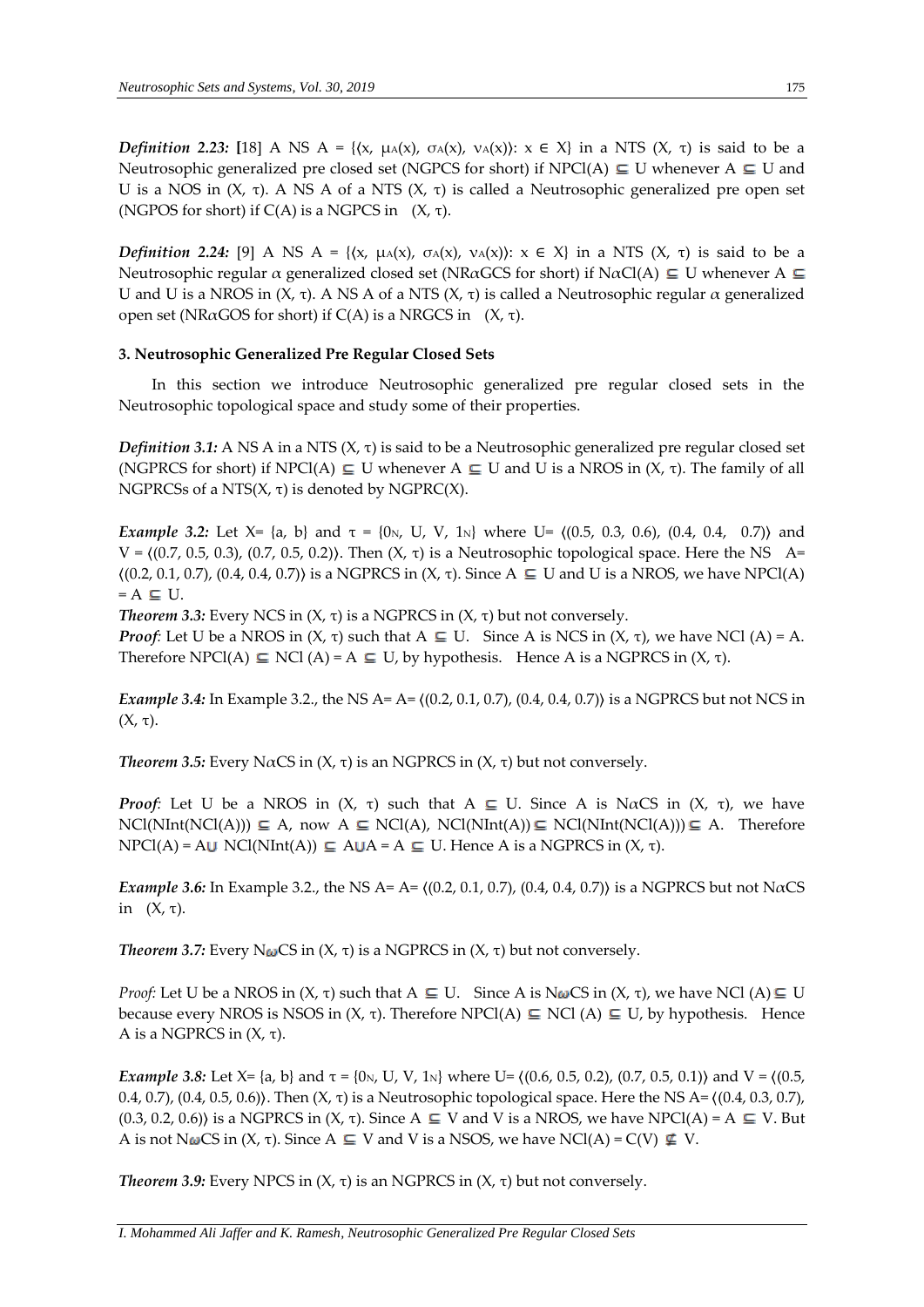*Proof*: Let U be a NROS in  $(X, \tau)$  such that  $A \subseteq U$ . Since A is NPCS in  $(X, \tau)$ , we have NCl(NInt(A))  $\subseteq$  A. Therefore NPCl(A) = A $\cup$  NCl(NInt(A))  $\subseteq$  A $\cup$ A = A  $\subseteq$  U. Hence A is a NGPRCS in (X,  $\tau$ ).

*Example* 3.10: Let X= {a, b} and τ = {0<sub>N</sub>, U, V, 1<sub>N</sub>} where U=  $($ (0.3, 0.2, 0.6), (0.1, 0.2, 0.7) $)$  and  $V = \{(0.8, 0.2, 0.1), (0.8, 0.2, 0.1)\}\$ . Then  $(X, \tau)$  is a Neutrosophic topological space. Here the NS A=  $\langle (0.8, 0.2, 0.1), (0.8, 0.2, 0.1) \rangle$  is a NGPRCS in  $(X, \tau)$ . Since  $A \subseteq 1_N$ , we have NPCl(A) = 1<sub>N</sub>  $\subseteq 1_N$ . But A is not NPCS in  $(X, \tau)$ . Since NCl(NInt(A)) = 1<sub>N</sub>  $\boldsymbol{\underline{\epsilon}}$  A.

*Theorem* 3.11: Every NGCS in  $(X, τ)$  is a NGPRCS in  $(X, τ)$  but not conversely.

*Proof*: Let U be a NROS in  $(X, \tau)$  such that  $A \subseteq U$ . Since A is NGCS in  $(X, \tau)$  and every NROS in  $(X, \tau)$ τ) is a NOS in (X, τ). Therefore NPCl(A)  $\subseteq$  NCl (A)  $\subseteq$  U, by hypothesis. Hence A is a NGPRCS in (X, τ).

*Example* 3.12: Let  $X = \{a, b\}$  and  $\tau = \{0_N, U, V, 1_N\}$  where  $U = \{(0.3, 0.5, 0.7), (0.4, 0.5, 0.6)\}$  and  $V = \{(0.8, 0.5, 0.6), (0.4, 0.5, 0.6)\}$ 0.5, 0.2), (0.7, 0.5, 0.3)). Then  $(X, \tau)$  is a Neutrosophic topological space. Here the NS A=  $(0.3, 0.5, 0.7)$ ,  $(0.3, 0.5, 0.7)$  is a NGPRCS in  $(X, \tau)$ . Since A  $\subseteq$  U and U is a NROS, we have NPCl(A) = A  $\subseteq$  U. But A is not NGCS in  $(X, \tau)$ . Since  $A \subseteq U$  and U is a NOS, we have NCl(A) = C(U)  $\nsubseteq U$ .

*Theorem* 3.13: Every NαGCS in  $(X, τ)$  is a NGPRCS in  $(X, τ)$  but not conversely.

*Proof*: Let U be a NROS in  $(X, \tau)$  such that  $A \subseteq U$ . Since A is N $\alpha$ GCS in  $(X, \tau)$  and every NROS in (X, τ) is a NOS in (X, τ). Therefore NPCl(A)  $\subseteq$  NαCl (A)  $\subseteq$  U, by hypothesis. Hence A is a NGPRCS in  $(X, τ)$ .

*Example* 3.14: Let  $X = \{a, b\}$  and  $\tau = \{0_N, U, V, 1_N\}$  where U=  $\{(0.5, 0.3, 0.6), (0.4, 0.4, 0.7)\}$  and V =  $\{(0.7, 0.4, 0.7), (0.4, 0.4, 0.7)\}$ 0.5, 0.3), (0.7, 0.5, 0.2)). Then  $(X, \tau)$  is a Neutrosophic topological space. Here the NS A=  $(0.4, 0.3, 0.6)$ ,  $(0.3, 0.4, 0.7)$  is a NGPRCS in  $(X, \tau)$ . Since A  $\subseteq$  U and U is a NROS, we have NPCl(A) = A  $\subseteq$  U. But A is not N $\alpha$ GCS in  $(X, \tau)$ . Since  $A \subseteq U$  and U is a NOS, we have N $\alpha$ Cl(A) = C(U)  $\notin U$ .

*Theorem* 3.15: Every NRαGCS in  $(X, τ)$  is a NGPRCS in  $(X, τ)$  but not conversely.

*Proof*: Let U be a NROS in  $(X, \tau)$  such that  $A \subseteq U$ . Since A is NR $\alpha$ GCS in  $(X, \tau)$ . Therefore NPCl(A)  $\subseteq$  N $\alpha$ Cl (A)  $\subseteq$  U, by hypothesis. Hence A is a NGPRCS in  $(X, \tau)$ .

*Example* 3.16: In Example 3.14., the NS A=  $((0.4, 0.3, 0.6), (0.3, 0.4, 0.7))$  is a NGPRCS but not NRαGCS in (X, τ).

*Theorem* 3.17: Every NGPCS in  $(X, τ)$  is a NGPRCS in  $(X, τ)$  but not conversely.

*Proof*: Let U be a NROS in  $(X, \tau)$  such that  $A \subseteq U$ . Since A is NGPCS in  $(X, \tau)$  and every NROS in (X, τ) is a NOS in (X, τ). Therefore NPCl(A)  $\subseteq$  U, by hypothesis. Hence A is a NGPRCS in (X, τ).

*Example* 3.18: In Example 3.10., the NS A=  $(0.8, 0.2, 0.1)$ ,  $(0.8, 0.2, 0.1)$  is a NGPRCS in (X, τ). Since A  $\subseteq$  1<sub>N</sub>, we have NPCl(A) = 1<sub>N</sub>  $\subseteq$  1<sub>N</sub>. But A is not NGPCS in (X, τ). Since A  $\subseteq$  V and V is a NOS, we have NPCl(A) =  $1_N \nsubseteq V$ .

*Theorem* 3.19*:* Every NRGCS in  $(X, τ)$  is a NGPRCS in  $(X, τ)$  but not conversely.

*Proof:* Let U be a NROS in  $(X, \tau)$  such that  $A \subseteq U$ . Since A is NRGCS in  $(X, \tau)$ . Therefore NPCl(A)  $\subseteq$  NCl (A)  $\subseteq$  U, by hypothesis. Hence A is a NGPRCS in  $(X, \tau)$ .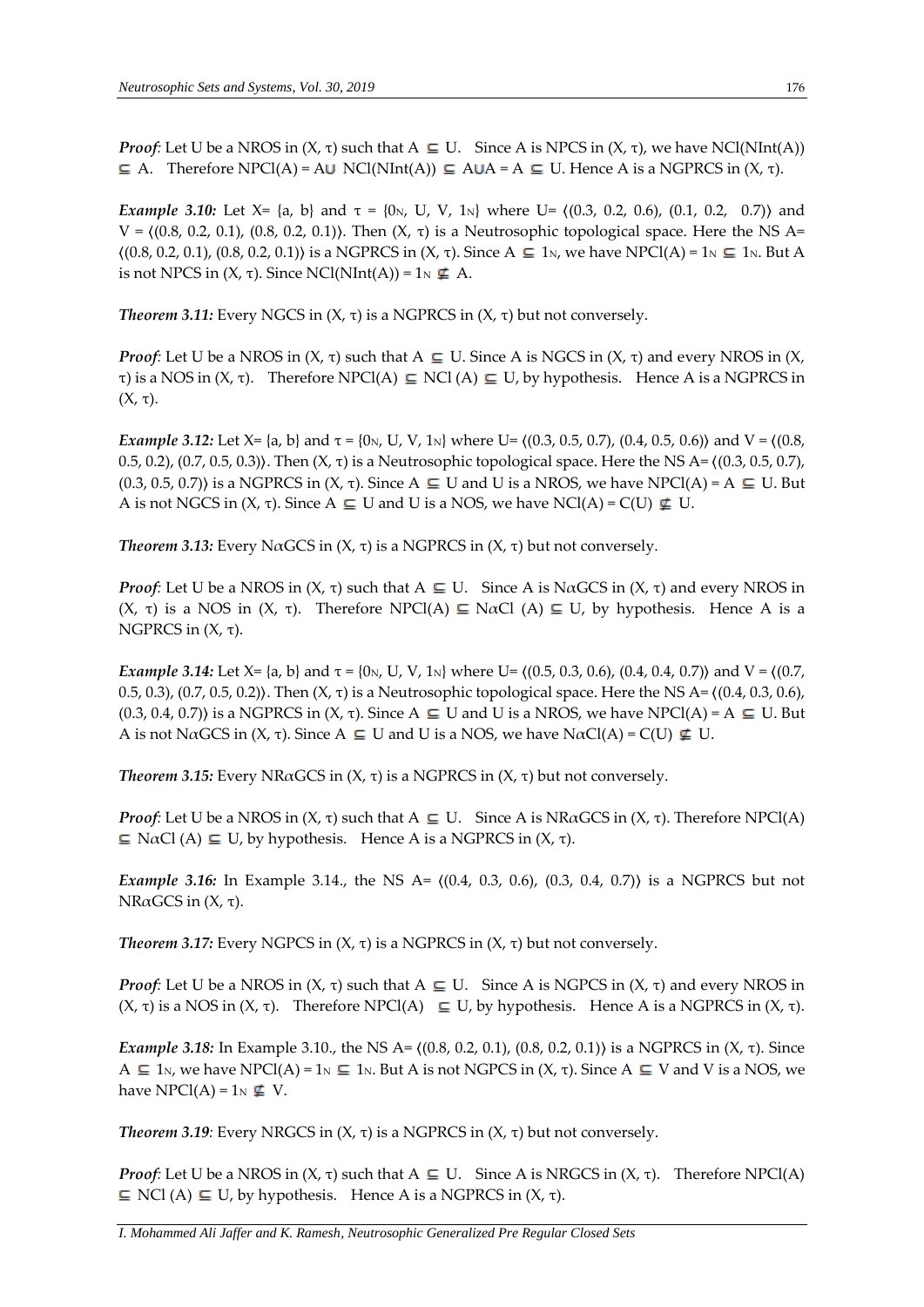*Example 3.20:* In Example 3.8., the NS A= 〈(0.4, 0.3, 0.7), (0.3, 0.2, 0.6)〉 is a NGPRCS but not NRGCS in (X, τ).

**Theorem 3.21:** Every NaGCS in  $(X, \tau)$  is a NRaGCS in  $(X, \tau)$  but not conversely.

*Proof*: Let U be a NROS in  $(X, \tau)$  such that  $A \subseteq U$ . Since A is N $\alpha$ GCS in  $(X, \tau)$  and every NROS in (X, τ) is a NOS in (X, τ). Therefore N $\alpha$ Cl (A)  $\subseteq U$ , by hypothesis. Hence A is a NR $\alpha$ GCS in (X, τ).

*Example* 3.22: In Example 3.10., the NS A=  $(0.7, 0.2, 0.3)$ ,  $(0.8, 0.2, 0.2)$  is a NRαGCS but not NαGCS in (X, τ).

*Theorem* 3.23: Every NGCS in  $(X, \tau)$  is a N $\alpha$ GCS in  $(X, \tau)$  but not conversely.

*Proof:* Let U be a NOS in  $(X, \tau)$  such that  $A \subseteq U$ . Since A is NGCS in  $(X, \tau)$ . Therefore N $\alpha Cl(A) \subseteq$ NCl (A)  $\subseteq U$ , by hypothesis. Hence A is a N $\alpha$ GCS in  $(X, \tau)$ .

*Example* 3.24: Let  $X = \{a\}$  and  $\tau = \{0_N, U, V, 1_N\}$  where U=  $(0.5, 0.4, 0.7)$  and V =  $(0.8, 0.5, 0.2)$ ). Then  $(X, \tau)$ τ) is a Neutrosophic topological space. Here the NS A=  $(0.2, 0.2, 0.8)$  is a NαGCS in  $(X, τ)$ . Since A  $\subseteq$ U and U is a NOS, we have  $N\alpha Cl(A) = A \subseteq U$ . But A is not NGCS in  $(X, \tau)$ . Since  $A \subseteq U$ , we have  $NCl(A) = C(V) \not\subseteq U$ .

*Theorem* 3.25: Every NGCS in  $(X, τ)$  is a NRGCS in  $(X, τ)$  but not conversely.

*Proof*: Let U be a NROS in  $(X, \tau)$  such that  $A \subseteq U$ . Since A is NGCS in  $(X, \tau)$  and every NROS in  $(X, \tau)$ τ) is a NOS in  $(X, τ)$ . Therefore NCl  $(A) ⊆ U$ , by hypothesis. Hence A is a NRGCS in  $(X, τ)$ .

**Example 3.26:** Let  $X = \{a, b, c\}$  and  $\tau = \{0_N, U, 1_N\}$  where  $U = \{(0.6, 0.4, 0.3), (0.8, 0.5, 0.2), (0.7, 0.4, 0.8)\}$ . Then  $(X, τ)$  is a Neutrosophic topological space. Here the NS A=  $(0.5, 0.6, 0.6)$ ,  $(0.3, 0.5, 0.3)$ ,  $(0.5, 0.4, 0.5)$ 0.3)) is a NRGCS in  $(X, \tau)$ . Since  $A \subseteq 1_N$ , we have NCl(A) = 1<sub>N</sub>  $\subseteq 1_N$ . but A is not NGCS in  $(X, \tau)$ . Since  $A \subseteq U$  and U is a NOS, we have NCl(A) = 1 $N \nsubseteq U$ .

The following diagram, we have provided the relation between NGPRCS and the other existed NSs.



In this diagram by A  $\longrightarrow$  B means A implies B but not conversely and A  $\rightarrow$  B means A & B are independent.

*Remark* 3.27: The union of any two NGPRCSs in  $(X, \tau)$  is not an NGPRCS in  $(X, \tau)$  in general as seen from the following example.

*Example* 3.28: Let  $X = \{a, b\}$  and  $\tau = \{0 \mid N, U, V, 1 \mid N\}$  where  $U = \{(0.5, 0.3, 0.6), (0.4, 0.4, 0.7)\}$  and  $V = \{(0.7, 0.5, 0.3), (0.7, 0.5, 0.2)\}\$ . Then the NSs A =  $\{(0.2, 0.1, 0.7), (0.4, 0.4, 0.7)\}$  and B= $\{(0.5, 0.3, 0.6),$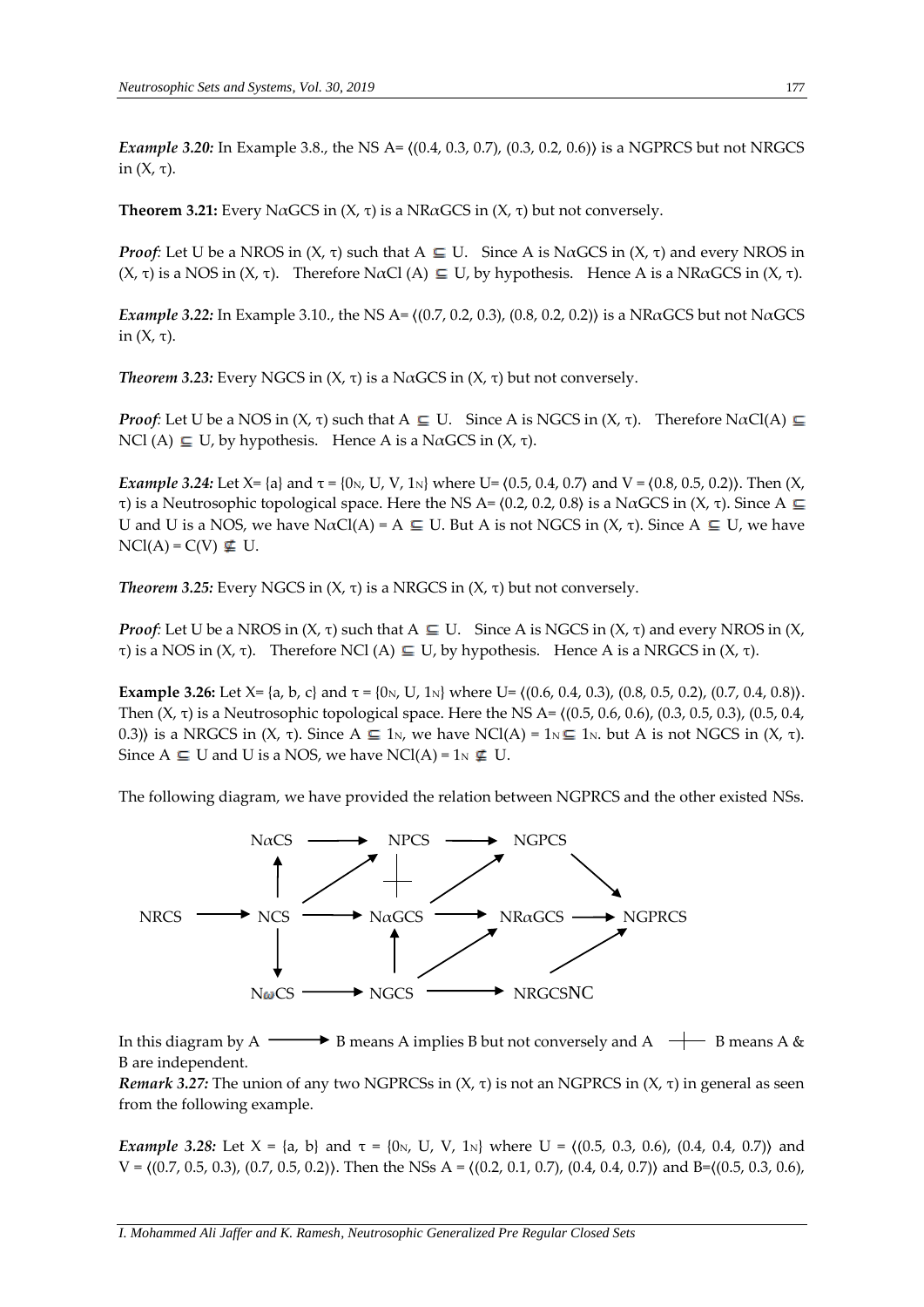(0.2, 0.2, 0.8)) are NGPRCSs in  $(X, \tau)$  but AUB= $((0.5, 0.3, 0.6), (0.4, 0.4, 0.7))$  is not a NGPRCS in  $(X, \tau)$ . Since  $A \cup B \subseteq U$  but NPCl( $A \cup B$ ) = C(U)  $\nsubseteq U$ .

**Remark 3.29***:* The intersection of any two NGPRCSs in (X, τ) is not an NGPRCS in (X, τ) in general as seen from the following example.

**Example 3.30:** Let  $X = \{a, b\}$  and  $\tau = \{0_N, U, V, 1_N\}$  where  $U = \{(0.5, 0.3, 0.6), (0.4, 0.4, 0.7)\}$  and  $V = \{(0.7, 0.5, 0.3), (0.7, 0.5, 0.2)\}.$  Then the NSs A =  $\{(0.5, 0.5, 0.4), (0.7, 0.6, 0.7)\}$  and B =  $\{(0.6, 0.3, 0.6),$ (0.4, 0.4, 0.3)〉 are NGPRCSs in (X, τ) but A∩B = 〈(0.5, 0.3, 0.6), (0.4, 0.4, 0.7)〉 is not a NGPRCS in (X, τ). Since A∩B  $\subseteq$  U but NPCl(A∩B) = C(U)  $\nsubseteq$  U.

**Theorem 3.31:** Let  $(X, \tau)$  be a NTS. Then for every A  $\in$  NGPRC(X) and for every NS B  $\in$  NS(X), A  $\subseteq$  B  $\subseteq$  NPCl(A) implies B  $\in$  NGPRC(X).

**Proof**: Let  $B \subseteq U$  and U is a NROS in  $(X, \tau)$ . Since  $A \subseteq B$ , then  $A \subseteq U$ . Given A is a NGPRCS, it follows that NPCl(A)  $\subseteq$  U. Now B  $\subseteq$  NPCl(A) implies NPCl(B)  $\subseteq$  NPCl(NPCl(A)) = NPCl(A). Thus, NPCl(B)  $\subseteq U$ . This proves that  $B \in NGPRC(X)$ .

**Theorem 3.32:** If A is a NROS and a NGPRCS in  $(X, \tau)$ , then A is a NPCS in  $(X, \tau)$ .

**Proof:** Since  $A \subseteq A$  and A is a NROS in  $(X, \tau)$ , by hypothesis, NPCl(A)  $\subseteq A$ . But since  $A \subseteq$ NPCl(A). Therefore NPCl(A)= A. Hence A is a NPCS in (X, τ).

**Theorem 3.33**: Let  $(X, \tau)$  be a NTS and NPC $(X)$  (resp. NRO $(X)$ ) be the family of all NPCSs (resp. NROSs) of X. If  $NPC(X) = \text{IRO}(X)$  then every Neutrosophic subset of X is NGPRCS in  $(X, \tau)$ .

**Proof:** If NPC(X) = IRO(X) and A is any Neutrosophic subset of X such that  $A \subseteq U$  where U is NROS in X. Then by hypothesis, U is NPCS in X which implies that NPCl(U) = U. Then NPCl(U)  $\subseteq$ NPCl(U) = U. Therefore A is NGPRCS in (X, τ).

**Definition 3.34:** Let  $(X, \tau)$  be a NTS and A = { $\{x, \mu_A(x), \sigma_A(x), \nu_A(x)\}$ :  $x \in X$ } be the subset of X. Then  $NGPRCI(A) = \bigcap{K : K \text{ is a NGPRCS in X and A } \subseteq K}$  and  $NGPRInt(A) = U\{G : G \text{ is a NGPROS in } X \text{ and } G \subseteq A\}.$ 

**Lemma 3.35:** Let A and B be subsets of  $(X, τ)$ . Then the following results are obvious.

- a) NGPRCl $(0_N) = 0_N$ .
- b) NGPRCl $(1_N) = 1_N$ .
- c)  $A \subseteq NGPRCI(A)$ .
- d)  $A \subseteq B \Rightarrow NGPRCl(A) \subseteq NGPRCl(B).$

#### **4. Neutrosophic Generalized Pre Regular Open Sets**

In this section we introduce Neutrosophic generalized pre regular open sets in Neutrosophic topological space.

**Definition 4.1:** A NS A in a NTS  $(X, \tau)$  is said to be a Neutrosophic generalized pre regular open set (NGPROS for short) if NPInt(A)  $\supseteq U$  whenever A  $\supseteq U$  and U is a NRCS in (X, τ). Alternatively, A NS A is said to be a Neutrosophic generalized pre regular open set (NGPROS for short) if the complement of  $C(A)$  is a NGPRCS in  $(X, τ)$ .

The family of all NGPROSs of a NTS $(X, \tau)$  is denoted by NGPRO $(X)$ .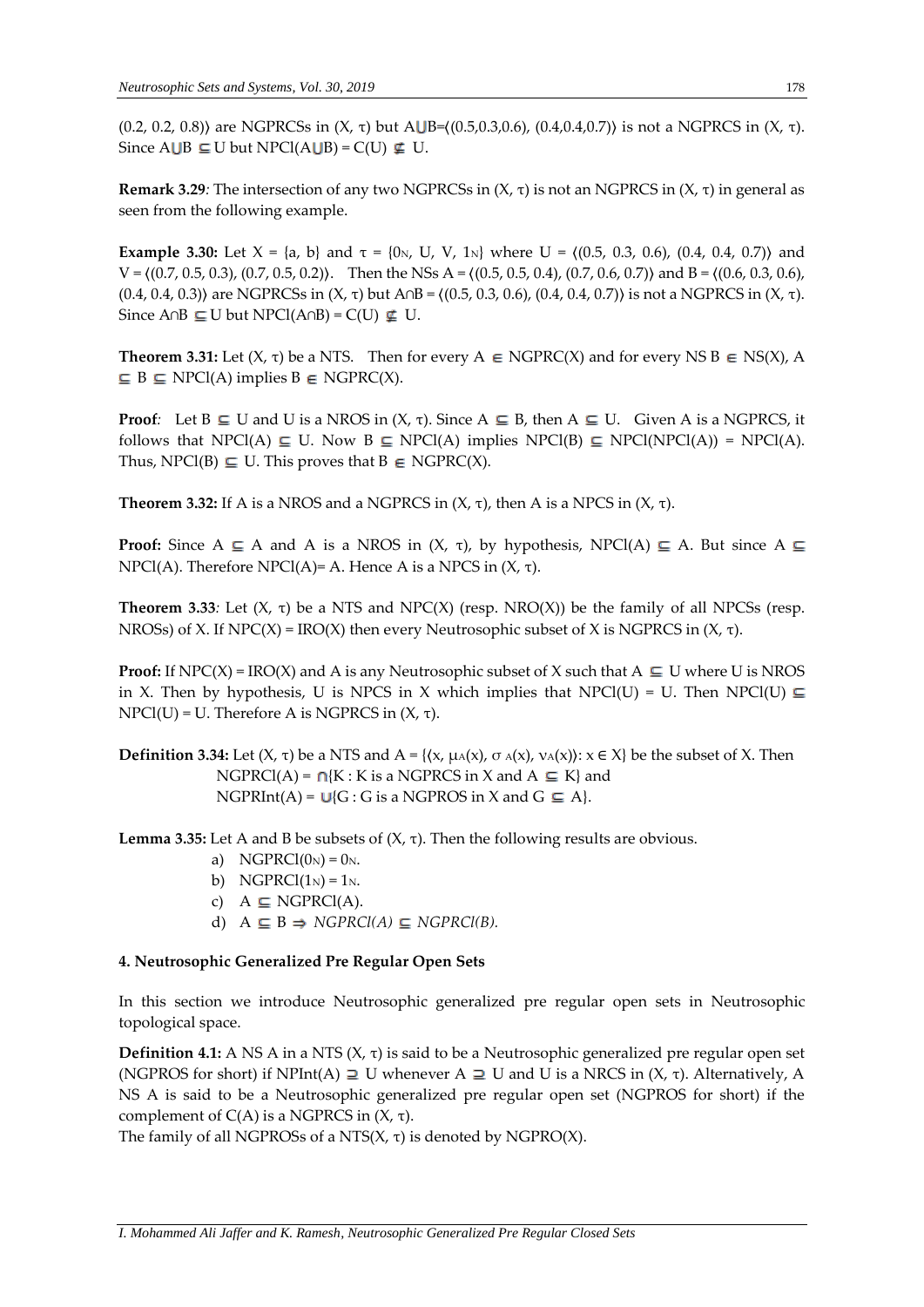**Example 4.2***:* Let X= {a, b} and  $\tau$  = {0<sub>N</sub>, U, V, 1<sub>N</sub>} where U=  $((0.5, 0.3, 0.6), (0.4, 0.4, 0.7))$  and V =  $((0.7, 0.4, 0.7))$ 0.5, 0.3), (0.7, 0.5, 0.2)). Then  $(X, \tau)$  is a Neutrosophic topological space. Here the NS A=  $(0.8, 0.9, 0.2)$ ,  $(0.9, 0.6, 0.1)$ ) is a NGPROS in  $(X, \tau)$ . Since A  $\supseteq C(U)$  and  $C(U)$  is a NRCS, we have NPInt(A) = A  $\supseteq$  $C(U)$ .

**Theorem 4.3:** Every NOS is a NGPROS in  $(X, \tau)$  but the converses may not be true in general.

**Proof:** Let U be a NRCS in  $(X, \tau)$  such that  $A \supseteq U$ . Since A is NOS, NInt(A) = A. By hypothesis, NPInt(A) = A ∩ NInt(NCl(A)) = A ∩ NCl(A)  $\supseteq$  A ∩ A = A  $\supseteq$  U. Therefore A is a NGPROS in (X, τ).

**Example 4.4:** In Example 4.2., the NS A=  $($ (0.8, 0.9, 0.2), (0.9, 0.6, 0.1)) is an NGPROS in (X, τ) but not a NOS in  $(X, τ)$ .

**Theorem 4.5***:* Every NαOS, NWOS, NPOS, NGOS, NαGOS, NGPOS, NRGOS, NRαGOS is a NGPROS in  $(X, \tau)$  but the converses are not true in general.

**Example 4.6:** Let X= {a, b} and  $\tau$  = {0<sub>N</sub>, U, 1<sub>N</sub>} where U = ((0.4, 0.2, 0.3), (0.8, 0.6, 0.7)). Then (X,  $\tau$ ) is a Neutrosophic topological space. Here the NS A =  $(0.2, 0.8, 0.6)$ ,  $(0.6, 0.4, 0.9)$  is a NGPROS in  $(X, τ)$ . Since A  $\supseteq$  0<sub>N</sub>, we have NPInt(A) = 0<sub>N</sub>  $\supseteqeq$  0<sub>N</sub>. but A is not a N $\alpha$ OS, NWOS, NPOS in (X,  $\tau$ ).

**Example 4.7:** Let X= {a, b} and  $\tau$  = {0<sub>N</sub>, U, 1<sub>N</sub>} where U = {(0.4, 0.2, 0.3), (0.8, 0.6, 0.7)}. Then (X,  $\tau$ ) is a Neutrosophic topological space. Here the NS A =  $\{(0.3, 0.8, 0.4), (0.7, 0.4, 0.8)\}$  is a NGPROS in  $(X, τ)$ . Since A  $\supseteq$  0<sub>N</sub>, we have NPInt(A) = 0<sub>N</sub>  $\supseteqeq$  0<sub>N</sub>. but A is not a NGOS, NaGOS, NGPOS in (X,  $\tau$ ).

**Example 4.8**: Let X= {a, b} and  $\tau$  = {0<sub>N</sub>, U, V, 1<sub>N</sub>} where U=  $\{(0.6, 0.5, 0.2), (0.7, 0.5, 0.1)\}$  and V =  $\{(0.5, 0.5), (0.7, 0.5), (0.7, 0.5)\}$ 0.4, 0.7), (0.4, 0.5, 0.6)). Then  $(X, \tau)$  is a Neutrosophic topological space. Here the NS A=  $(0.8, 0.8, 0.2)$ ,  $(0.7, 0.9, 0.3)$ ) is a NGPROS in  $(X, \tau)$ . Since A  $\supseteq$  C(V) and C(V) is a NRCS, we have NPInt(A) = A  $\supseteq$ C(V). but A is not NRGOS, NRαGOS in (X, τ).

**Theorem 4.9:** Let  $(X, \tau)$  be a NTS. Then for every  $A \in NGPRO(X)$  and for every  $B \in NP(X)$ ,  $NPInt(A) \subseteq B \subseteq A$  implies  $B \in NGPRO(X)$ .

**Proof:** Let A be any NGPROS of  $(X, \tau)$  and B be any NS of X. By hypothesis NPInt(A)  $\subseteq B \subseteq A$ . Then  $C(A)$  is an NGPRCS in  $(X, \tau)$  and  $C(A) \subseteq C(B) \subseteq NPCl(C(A))$ . By Theorem 3.31.,  $C(B)$  is an NGPRCS in  $(X, τ)$ . Therefore B is an NGPROS in  $(X, τ)$ . Hence B  $\in$  NGPRO $(X)$ .

**Theorem 4.10:** A NS A of a NTS ( $X$ ,  $\tau$ ) is a NGPROS in ( $X$ ,  $\tau$ ) if and only if  $F \subseteq$  Npint(A) whenever F is a NRCS in  $(X, \tau)$  and  $F \subseteq A$ .

**Proof:** Necessity: Suppose A is a NGPROS in  $(X, \tau)$ . Let F be a NRCS in  $(X, \tau)$  such that  $F \subseteq A$ . Then C(F) is a NROS and C(A)  $\subseteq$  C(F). By hypothesis C(A) is a NGPRCS in (X, τ), we have  $NPCl(C(A)) \subseteq C(F)$ . Therefore  $F \subseteq Nprint(A)$ .

**Sufficiency:** Let U be a NROS in  $(X, \tau)$  such that  $C(A) \subseteq U$ . By hypothesis,  $C(U) \subseteq N$ pint(A). Therefore NPCl(C(A))  $\subseteq$  U and C(A) is a NGPRCS in (X, τ). Hence A is a NGPROS in (X, τ).

**Theorem 4.11***:* Let (X, τ) be a NTS and NPO(X) (resp. NGPRO(X)) be the family of all NPOSs (resp. NGPROSs) of X. Then  $NPO(X) \subseteq NGPRO(X)$ .

**Proof**: Let  $A \in \text{NPO}(X)$ . Then  $C(A)$  is NPCS and so NGPRCS in  $(X, \tau)$ . This implies that A is NGPROS in  $(X, \tau)$ . Hence A  $\in \text{NGPRO}(X)$ . Therefore NPO $(X) \subseteq \text{NGPRO}(X)$ .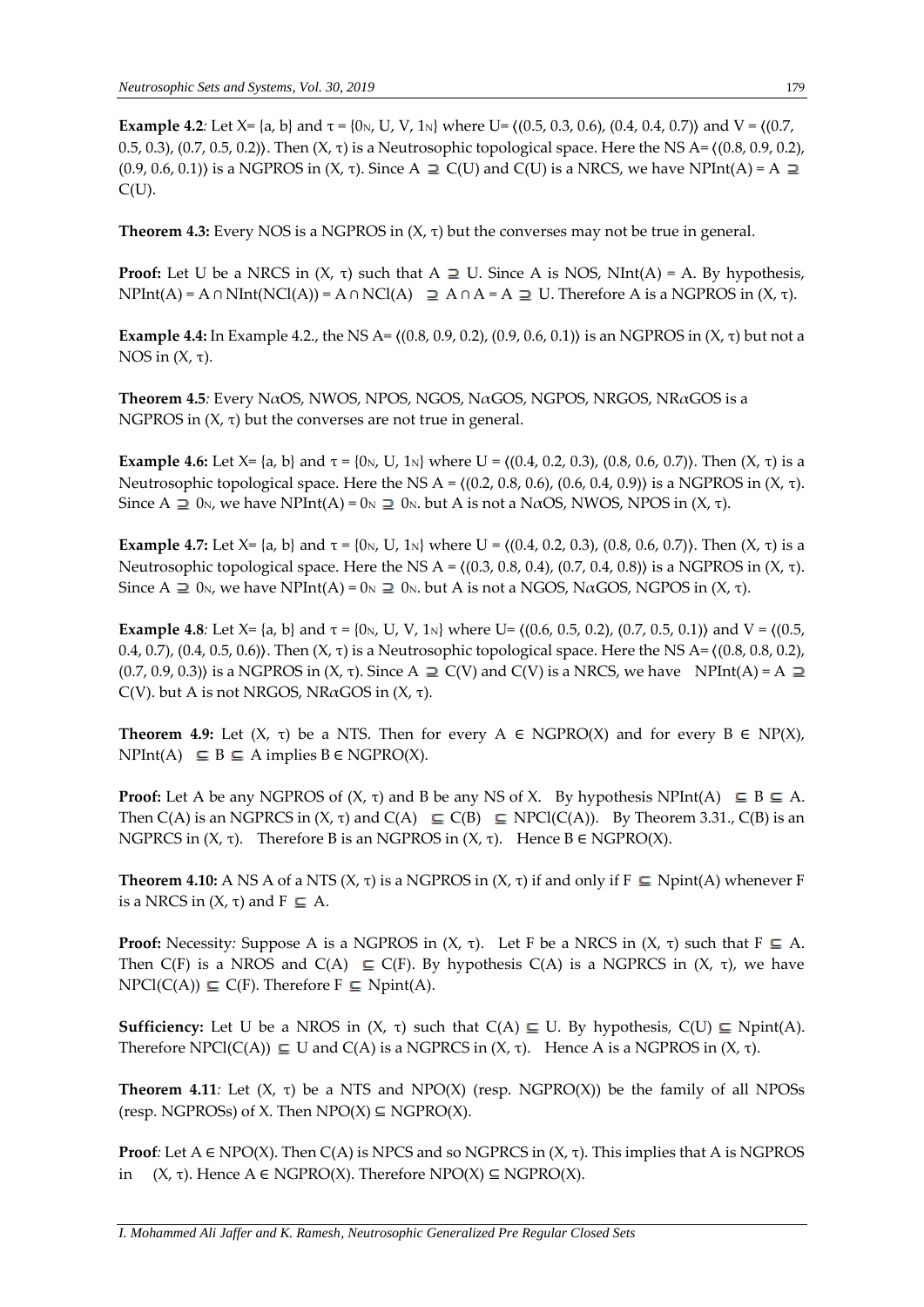#### **5. Separation Axioms of Neutrosophic Generalized Pre Regular Closed Sets**

In this section we have provide some applications of Neutrosophic generalized pre regular closed sets in Neutrosophic topological spaces.

**Definition 5.1:** If every NGPRCS in  $(X, \tau)$  is a NPCS in  $(X, \tau)$ , then the space  $(X, \tau)$  can be called a Neutrosophic pre regular T<sub>1/2</sub> (NPRT<sub>1/2</sub> for short) space.

**Theorem 5.2:** An NTS  $(X, \tau)$  is a NPRT<sub>1/2</sub> space if and only if NPOS $(X)$  = NGPRO $(X)$ .

**Proof: Necessity:** Let  $(X, \tau)$  be a NPRT<sub>1/2</sub> space. Let A be a NGPROS in  $(X, \tau)$ . By hypothesis, C(A) is a NGPRCS in  $(X, \tau)$  and therefore A is a NPOS in  $(X, \tau)$ . Hence NPO $(X)$  = NGPRO $(X)$ . Sufficiency: Let NPO(X, τ) = NGPRO(X, τ). Let A be a NGPRCS in (X, τ). Then C(A) is a NGPROS in (X, τ). By hypothesis, C(A) is a NPOS in (X, τ) and therefore A is a NPCS in (X, τ). Hence (X, τ)

**Definition 5.3:** A NTS ( $X$ ,  $\tau$ ) is said to be a Neutrosophic pre regular  $T^*_{1/2}$  space (NPRT<sup>\*</sup><sub>1/2</sub> space for short) if every NGPRCS is a NCS in  $(X, τ)$ .

**Remark 5.4:** Every NPRT\*1/2 space is a NPRT1/2 space but not conversely.

**Proof:** Assume be a NPRT<sup>\*</sup><sub>1/2</sub> space. Let A be a NGPRCS in  $(X, τ)$ . By hypothesis, A is an NCS. Since every NCS is a NPCS, A is a NPCS in  $(X, τ)$ . Hence  $(X, τ)$  is a NPRT<sub>1/2</sub> space.

**Example 5.8:** Let X= {a, b} and let τ = {0N, U, 1N} where U=  $((0.5, 0.4, 0.7), (0.4, 0.5, 0.6))$ . Then  $(X, τ)$  is a NPRT1/2 space, but it is not NPRT<sup>\*</sup><sub>1/2</sub> space. Here the NS A=  $((0.2, 0.3, 0.8), (0.3, 0.4, 0.8))$  is a NGPRCS but not a NCS in  $(X, τ)$ .

#### **Theorem 5.9:** Let  $(X, \tau)$  be a NPRT<sup>\*</sup><sub>1/2</sub> space then,

- (i) the union of NGPRCSs is NGPRCS in  $(X, \tau)$
- (ii) the intersection of NGPROSs is NGPROS in  $(X, \tau)$

**Proof:** (i) Let {Ai}i∈<sup>J</sup> be a collection of NGPRCSs in a NPRT\*1/2 space (X, τ). Thus, every NGPRCSs is a NCS. However, the union of NCSs is a NCS in  $(X, τ)$ . Therefore the union of NGPRCSs is NGPRCS in (X, τ). (ii) Proved by taking the complement in (i).

#### **6. Conclusion**

is a NPRT1/2 space.

In this paper, we have defined new class of Neutrosophic generalized closed sets called Neutrosophic generalized pre regular closed sets; Neutrosophic generalized pre regular open sets and studied some of their properties in Neutrosophic topological spaces. Furthermore, the work was extended as the separation axioms of Neutrosophic generalized pre regular closed sets, namely Neutrosophic pre regular  $T_{1/2}$  space and Neutrosophic pre regular  $T_{1/2}^*$  space and discussed their properties. Further, the relation between Neutrosophic generalized pre regular closed set and existing Neutrosophic closed sets in Neutrosophic topological spaces were established. Many examples are given to justify the results.

#### **Acknowledgements**

The authors would like to thank the referees for their valuable suggestions to improve the paper.

#### **References**